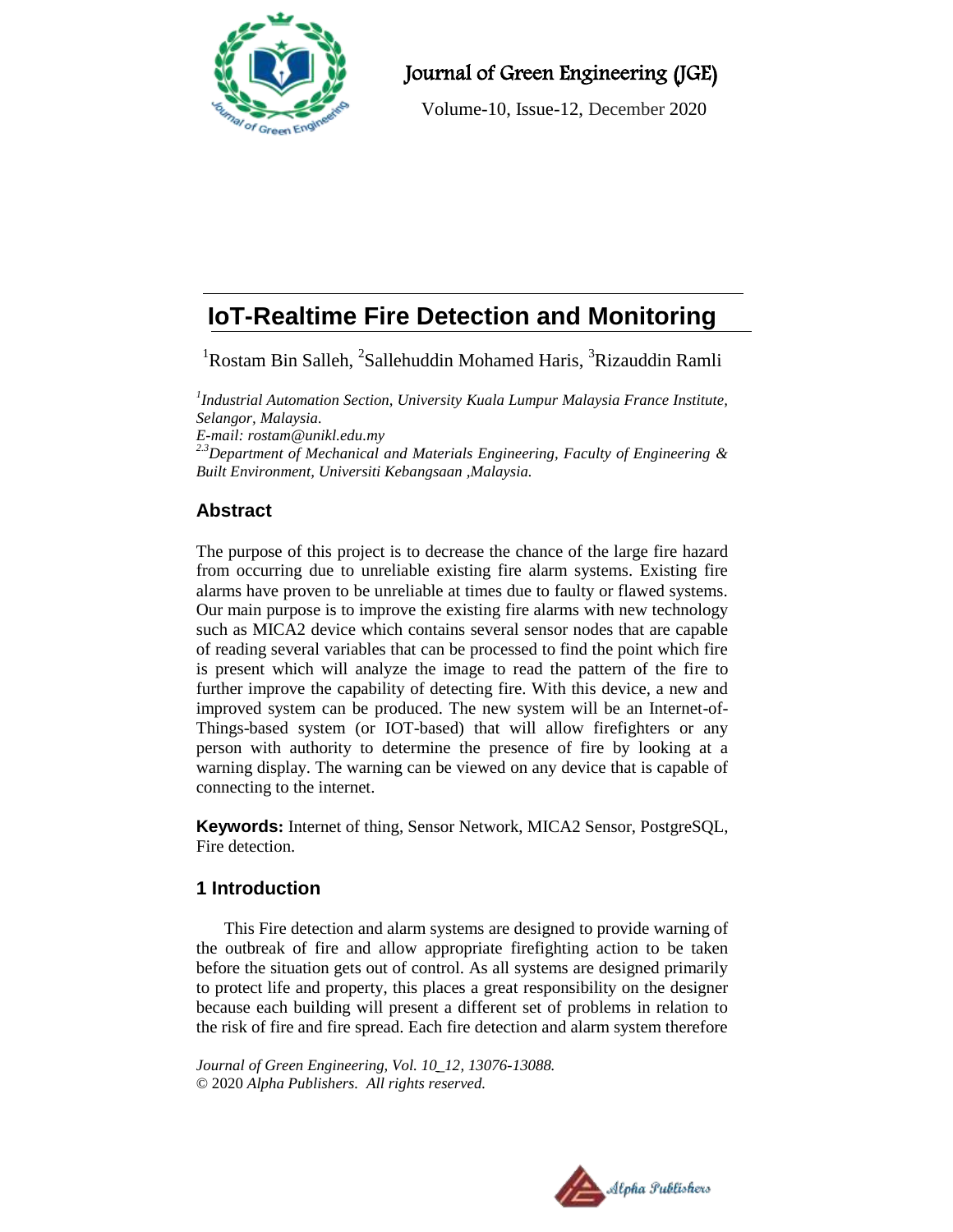must be specially designed to meet the requirements of each building. The most common device used for fire detection is the smoke detector that can be observed. Smoke detectors can be seen in most buildings.

The purpose of this project is to further improve the existing fire alarm system where it will increase the performance of smoke detector when combined with the MICA2 sensor. We will be using this device which detects several variables such as humidity, pressure, temperature and light density which are variables that are affected by the presence of fire. We will add imaging to the project as well in order to create a system with high level of reliability where we might just eliminate the use of sprinklers because sprinklers can also cause loss and damage to valuable assets and equipments that are easily destroyed when in contact with water.

A real-time data transfer will be developed where the data gathered by the devices can be shared among other parties such as the firefighting department where it will increase the response time of fire fighters in acting when a real fire hazard occurs.

### **2 Page Layout**

A several studies and projects have been conducted regarding this field that can be made as references in order to gather and obtain knowledge to further improve or innovate the present system that exists for this project. A literature review is about discussing and comparing the information gathered and collected from resources such as articles, journal, research paper, and previous final year project which are related to this project.

### *2.1 Sensor*

Sensor plays a vital role in this project because the result relies on the data that is being read and analyzed in order to get the accurate data which is important as a detecting and monitoring system. Therefore, sensor selection is very important.

Of course, in a fire detecting project, a lot of variables can be read to conclude that there is a fire present at the vicinity. Most common variables that are related to fire is temperature, light, and gas.

For the gas variable, the most common sensor is the MQ-02 which, in this case, was used and experimented by Vijayalakshmi and Muruganand [1] Tiwari and Bandopadhaya [2], and Sujatha, Bhavani and Ponmagal [3]. This sensor can detect methane, butane, and smoke as well as flammable gas that could lead to a disaster. The same type of sensor but a different generation which is MQ9 was used by Sujatha, Bhavani, Reddy and Kumar (n.d.). Just by viewing the paper, it proves that it is quite a reliable sensor node in detecting smoke or gas as accurate data can be obtained from it.

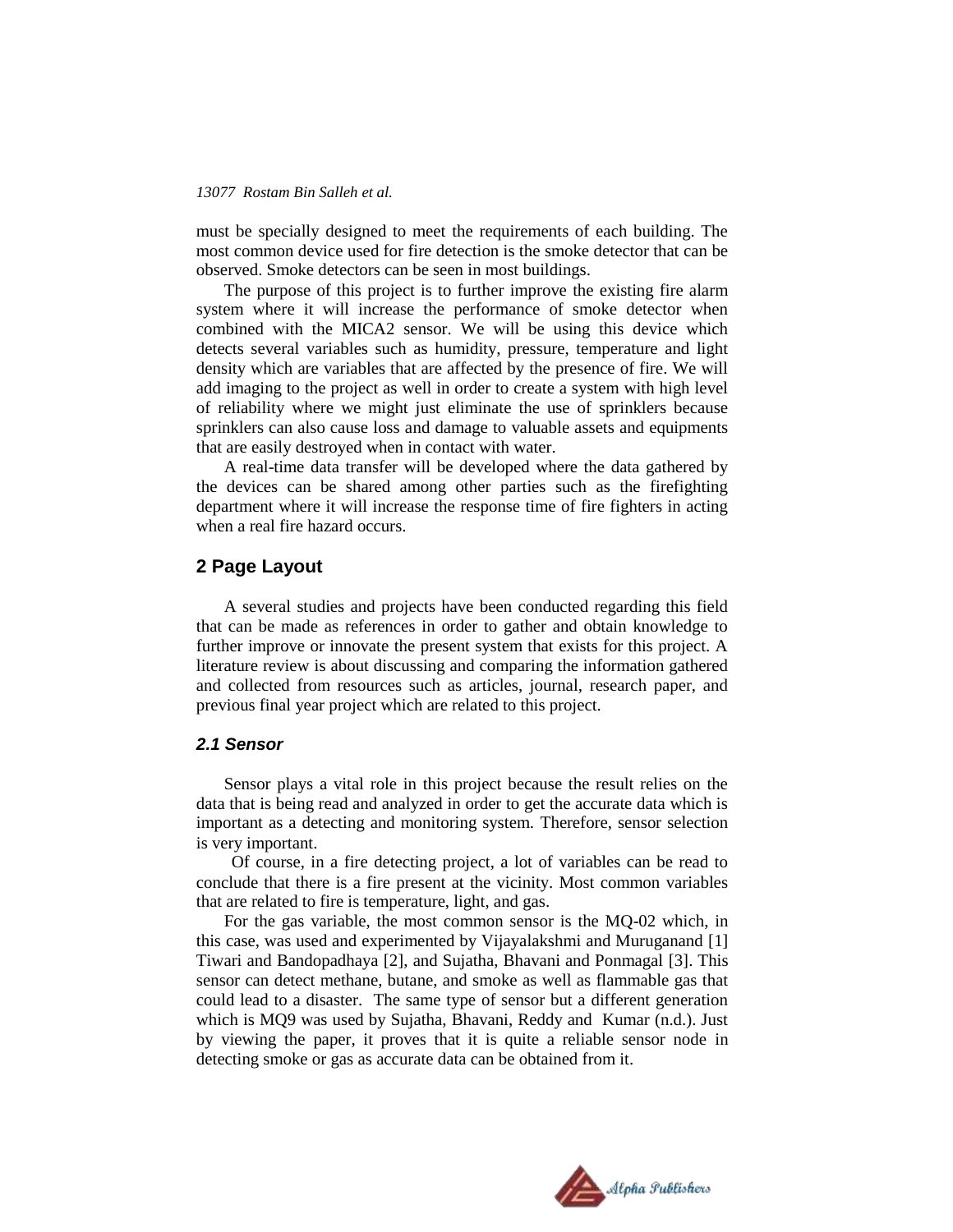Secondly, for the light (lux) variable a variety of sensors are used. Vijayalakshmi and Muruganand [4] used TEMT6000 that is an ambient light sensor that mimics the behavior of a transistor. The higher the value of light being directed to the sensor, the higher the analog value it produces. Tiwari and Bandopadhaya [5], on the other hand, used a flame sensor which is an unidentified sensor that was used to detect the light intensity that is connected to the microcontroller to read the analog value that is being generated from reading the light. Like the MICA2 light sensor node, it has an infrared(IR) light emitting diode and IR photo diode that detects the IR light which is supposed to have the same wavelength as the one that is being transmitted wave by the IR LED (light emitting diode).

Temperature is the main variable that should be detected by a sensor because it is one hundred percent affected when there is fire. By detecting temperature change, we can easily determine the presence of fire before it can cause a larger fire that can cause disaster. Sujatha, Bhavani and Ponmagal [6] used LM35 series which is a device with an output voltage linearly proportional to the Centigrade temperature. It is an independent device which can read accurately without external calibration. Besides Sujatha, et. al. [7], Sujatha, Bhavani, Reddy and K. R. Kumar (n.d.) used the similar sensor because of its efficiency and calibrated feature which is just a good standalone device that does not require additional calibration.

#### *2.2 Microcontroller*

Vijayalakshmi and Muruganand [8] used two microcontrollers as a master and slave. The Raspberry Pi 3 (RPI) was the master device or main device and the Arduino Mega was the slave which sent data using the ESP-01 WLAN sensor module to the master. The Arduino converts the analog data gained from the sensors and during transmission to the RPI it converts it to digital therefore the data can be understood by the RPI. With the help of the Arduino it eases the task that is being done by the RPI which allows a smooth progression of data but at a costly procedure where two microcontrollers are used for the sake of smoothness of data transmission. The project proved to be successful despite the high cost involved.

Sujatha, Bhavani and Ponmagal [9], on the other hand, used an Intel Galileo Gen 2 board which is unique since it is the only research that could be found with such microcontrollers being used but unfortunately the project came out with having several hardware and software errors during development which might make an impression that it requires a lot of attention to the development phase in order to avoid any complication to develop during development.

Like Vijayalakshmi and Muruganand [10], RPI was used by Sujatha, Bhavani, Reddy and Kumar (n.d.). RPI is often being chosen for this type of project due to the versatility of the device which is independent yet functional.

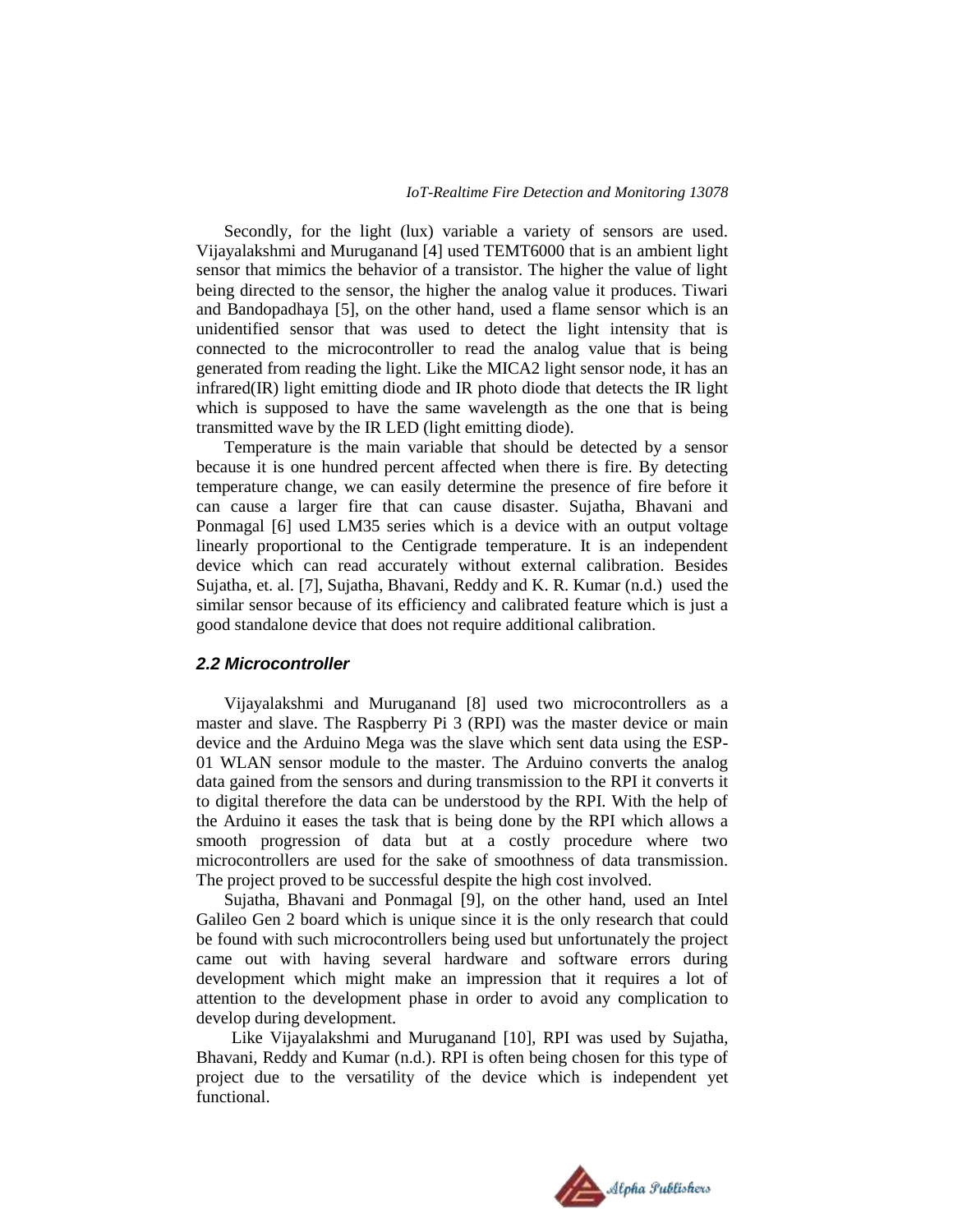#### *2.3 Programming Language*

#### *2.3.1 C / C++*

This language is quite often being used because of its simplicity compared to Python and Java which are complex. It is also being used because Arduino uses this language in programming the microcontroller which then could be programmed into the microcontroller through Arduino IDE (Integrated Development Environment). Of course, in [1] and [2] is used due to the involvement of Arduino in the system being built by using  $C_{++}$ language. Instead of using it as a programming language for the microcontroller, Sujatha, Bhavani, Reddy and Kumar (n.d.) used the language to create a virtual environment for simulation using Visual Studio 2017 which proves this language may be simple yet the result it is capable to yield is underrated.

#### *2.3.2 Python*

Python is one of those languages that is hard to master. However, it is worth going through the hassle of learning it because its capabilities are proven despite its complexity. RPI uses Python language which already proves the point where the RPI is a very rewarding microcontroller to be used because of its versatility. Vijayalakshmi and Muruganand [11], and Sujatha, Bhavani, R.Deepan , C.Jothi Kumar ,et. al. [12-19](n.d.) have proven that it is quite versatile in using it as a main microcontroller to control the output for both researches.

#### **3 Development Processes**

The sensor configuration was an important part of this project. In order to be able to read the right variables, some configuration was done for the mica2 device to function as it was intended. Mote.View was use in order to program the device to match the function of said device in Figure 1.

| Facily \$300 Northern Harrist                                                    |                                     |
|----------------------------------------------------------------------------------|-------------------------------------|
| tom<br>$\frac{1}{2}$<br>--                                                       |                                     |
| Call of<br><b>Senior</b><br><b>Aris</b>                                          | Interest                            |
| Ē<br>$-1$<br><b>Bolton</b>                                                       | Form & Street Links                 |
| <b><i><u>banker</u></i></b>                                                      | $\sim$                              |
| w<br><b>Building</b><br><b>STATISTICS</b>                                        | -<br>$\rightarrow$                  |
| <b>Sighter</b>                                                                   |                                     |
| <b>Earn</b>                                                                      | $\equiv$<br>÷                       |
| <b>Carlotters</b><br>to adaptation of                                            | <b>ALL</b>                          |
| <b>Same</b><br><b>SANAH</b><br>E tower                                           | <b>Science</b><br><b>CONTRACTOR</b> |
| <b>Torres of Antis</b><br>separate the<br>Entroposed                             |                                     |
| $1 - i$ is a set if<br>ments<br><b>COLOR</b><br>÷<br>meets<br>٠<br><b>Morgan</b> | <b>COLOR</b><br>dealers.<br>- 7     |
| <b>FEAWIE</b><br><b>BESIDES</b>                                                  | $\sim$                              |
| <b>Livered</b><br><b>MARKET</b><br>THE WAY AND LODGED THROUGH THE BRUCH.         | the special                         |
| <b>Lisane</b><br>٠<br><b>Warranton</b><br><b>Televille</b><br><b>MARCHE</b>      | $\sim$                              |
| <b>harlowed</b><br><b>DOM:</b>                                                   |                                     |
| <b>Sept.</b><br><b>Service</b><br><b>B</b> Annisoten of                          | $\rightarrow$<br><b>SHE</b>         |
| m                                                                                |                                     |
| <b>Limit</b>                                                                     |                                     |
| <b>Handal Atlantary</b>                                                          |                                     |

**Figure 1** PgAdmin 4 Window Panel

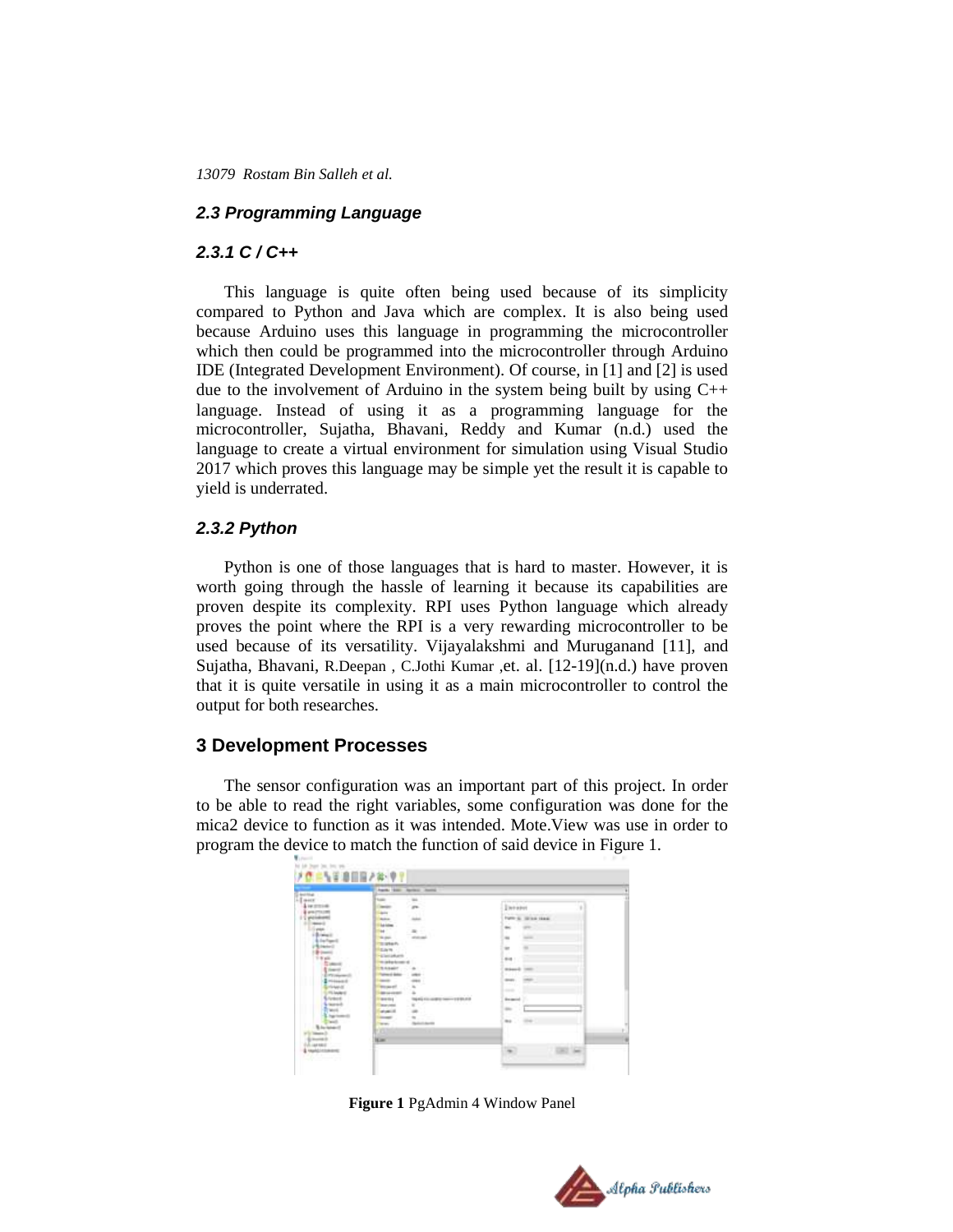*IoT-Realtime Fire Detection and Monitoring 13080*

#### *3.1 Mica2 Device*

Figure 2 Mica2 sensor is quite a unique device where several sensor nodes are already implemented in the device. It only requires a program to be implemented into the hardware for it to start. The device was given with a gateway that functions as a receiver to receive all the data read by the device and displayed into whatever device the gateway is connected, which, in this case, was the host computer.



**Figure 2** MICA2 Device

### *3.2 Mote.View*

Mote.View is device that was created by Crossbow Technology which is the same company that created the mica2. It serves as a medium to program the mica2 and other crossbow devices. It helps further simplify the method as well as the reading of sensor where it serves as a GUI (Graphical User Interface) to the user where it shows the result. Some configuration was done using the software, so that the sensor reads all the data and acquire the data live and display it in Mote.View in Figure 3. The software was configured to read data every 5 seconds. The software also helps to store the data read into a PostgreSQL database to allow the user to go through past readings which that places all the data into a table with could serve as a history of data readings done by the device.



**Figure 3** Mote.View GUI

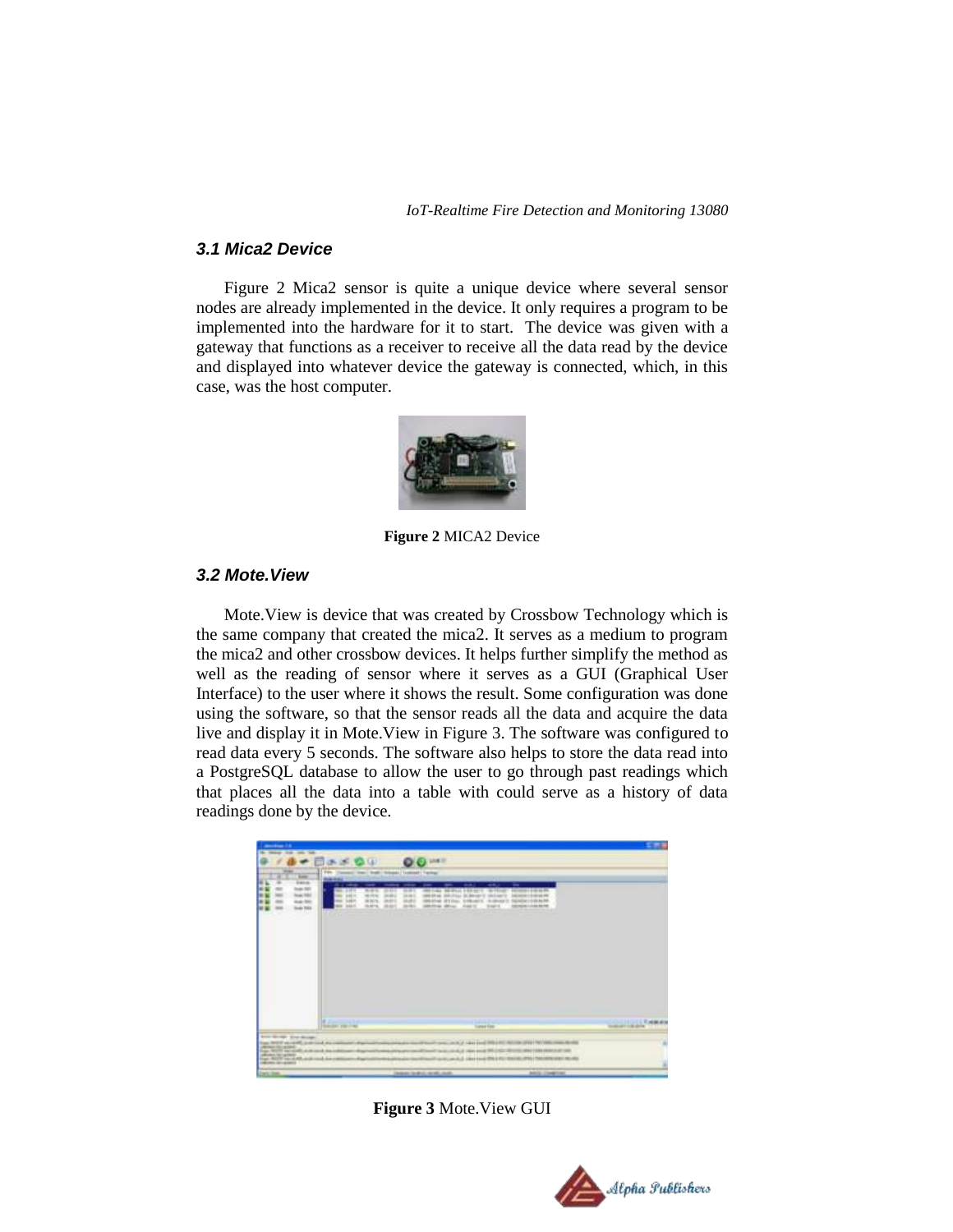#### *3.3 PostgreSQL*

PostgreSQL is the database used by Mote.View to store all data read from mica2 including the live as well as the past data. PgAdmin 3 and PgAdmin 4 were used as the user interface to further simplify the process of doing work with PostgreSQL. [20-22]The two databases used were the localhost's database which stores the data read by the sensor, and the other database is from a subscribed server.

One problem with the local host database is that the data being logged into the table were raw units or data that were not converted yet by the software. This caused a complication as the right value was not displayed as intended.

#### *3.4 Python*

Python programming language is an open-source coding language that was used in this project to extract the database from PostgreSQL and was also used to send it to subscribe server in order to be stored in a cloud storage so that it can be viewed by others that uses the Python coding with the right username and password. It is secured in the cloud with permission only to those who have access to it.

A few packages were added from the vanilla version of Python which allowed Python to implement the PostgreSQL language. One of these packages was psycopg2 which is used to connect with the host PC's database and extract the data to be implemented into the subscribed server for the app to reach and display as a GUI for users. Once the package was installed into the current Python version, a simple "import psycopg2" coding line is used to include the library into the Python's coding library.

Creating a connection to a PostgreSQL database is quite similar to creating a connection with a MySQL database but instead of connection  $=$ mysql.connect ([database credentials]) we implemented the PostgreSQL  $library.$  Therefore, the right way would be connection psycopg2.connect([database credentials]). The integration was made was intended for PostgreSQL database connection shown in Figure 4.

Once connection was made with the host server that stored the data, some setup was required in order to prepare the Python for a PostgreSQL integration which is by typing cursor= connection.cursor () and cursor. Execute("SELECT version();") in order to allow the selected table to be executed. Once it is set up, with the same command in PostgreSQL in selecting a table just with a few additions by typing postgreSQL select Query = "select  $*$  from mts results" in this case where the intended query to be selected is mts\_results and to execute the PostgreSQL action is to type a set of coding which is cursor. Execute (PostgreSQL\_select\_Query). After executing the PostgreSQL command, command.fetchall() was used instead of a different fetch since all

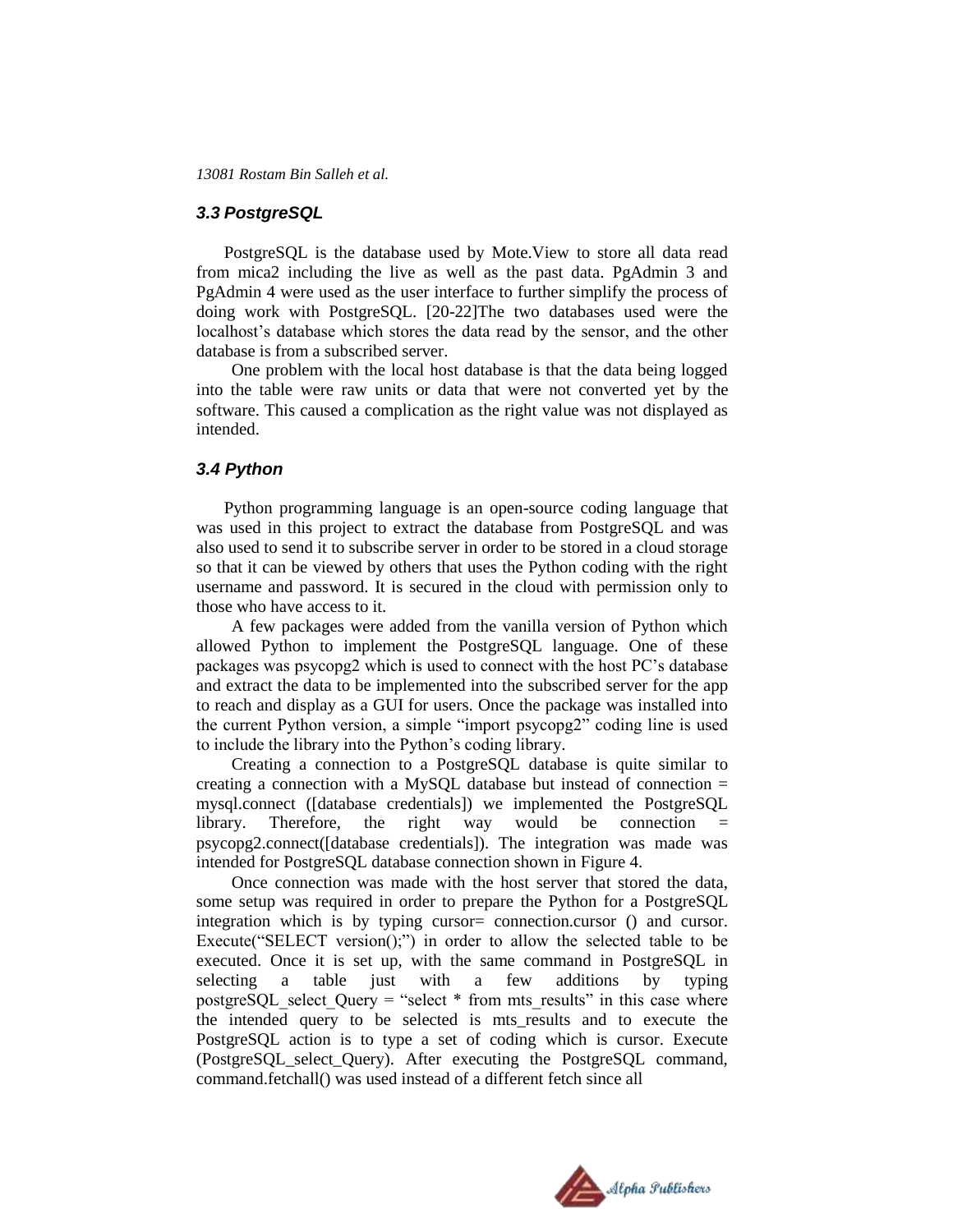of the data in the data is needed so that it would simplify the task at hand rather than fetching a single data one at a time.[23-25] Once all the data are extracted, connection was closed by simply adding connection. Close ( ) to disconnect from the host server.

After the connection with the host server is no longer active, connection with the subscribed server was made in the same way as the previous connection was done but, instead, the credentials of the subscribed server were replaced such as server name, port, username, password and database name. This time, instead of selecting a query we will update a query. Therefore, the extracted data taken from the other database will be updated into the subscribed server to replace it in order to save space rather than adding a new data since the space for the subscribed server is limited in this case which is only 20MB.



**Figure 4** PostgreSQL Flow Connection

## **4 Result**

Based on the results in Figure 5  $\&$  6 shows that graphs of reading differences according to the fire size *L0,L1,L2* and *L3*. The variable of lux and temperatures graphs show relatively significant differences from the parameters measured.

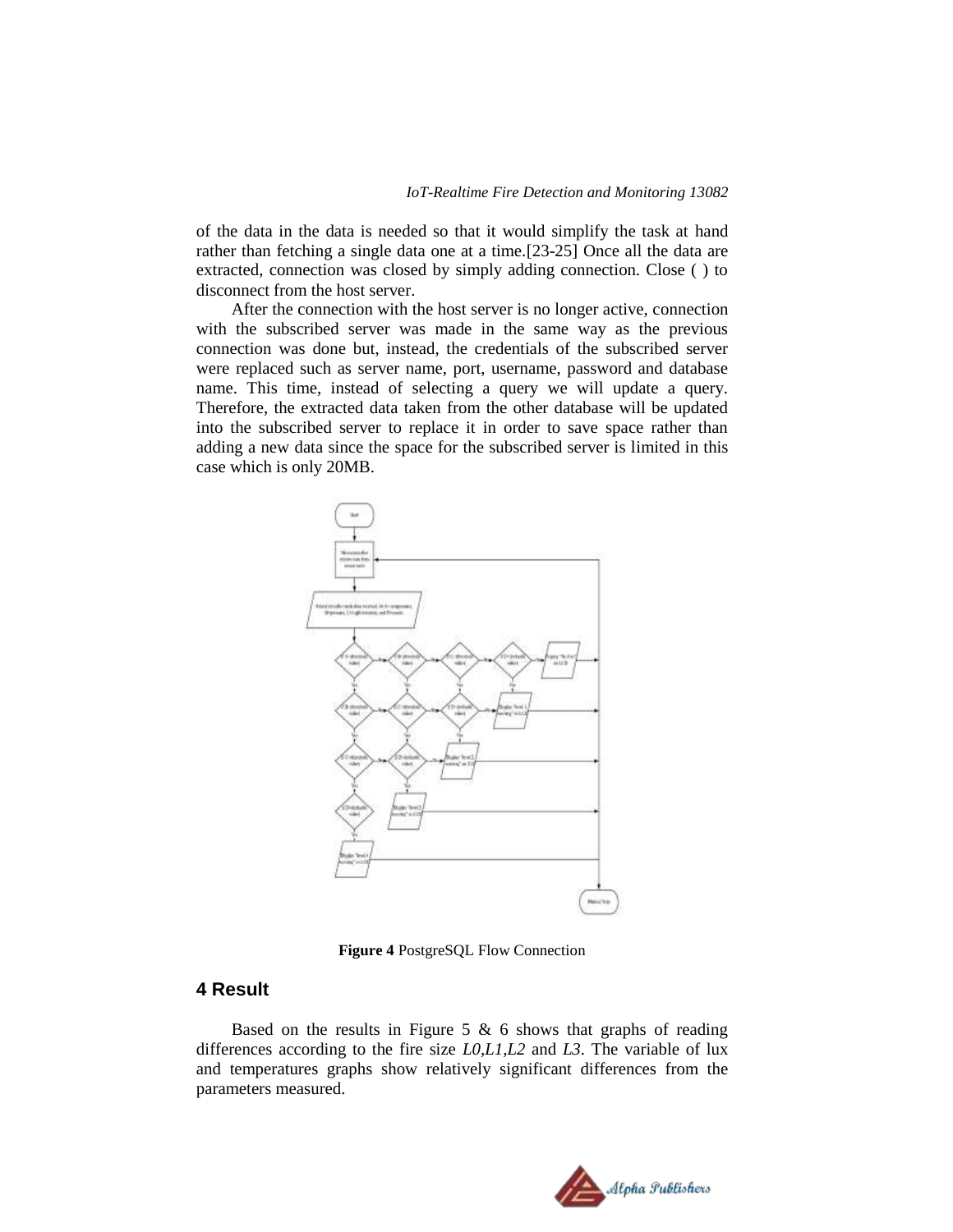

**Figure 5** Lux Number of Candles



**Figure 6** Humidity L0, L1, L2 & L3



**Figure 7** Humidity Number of Candles

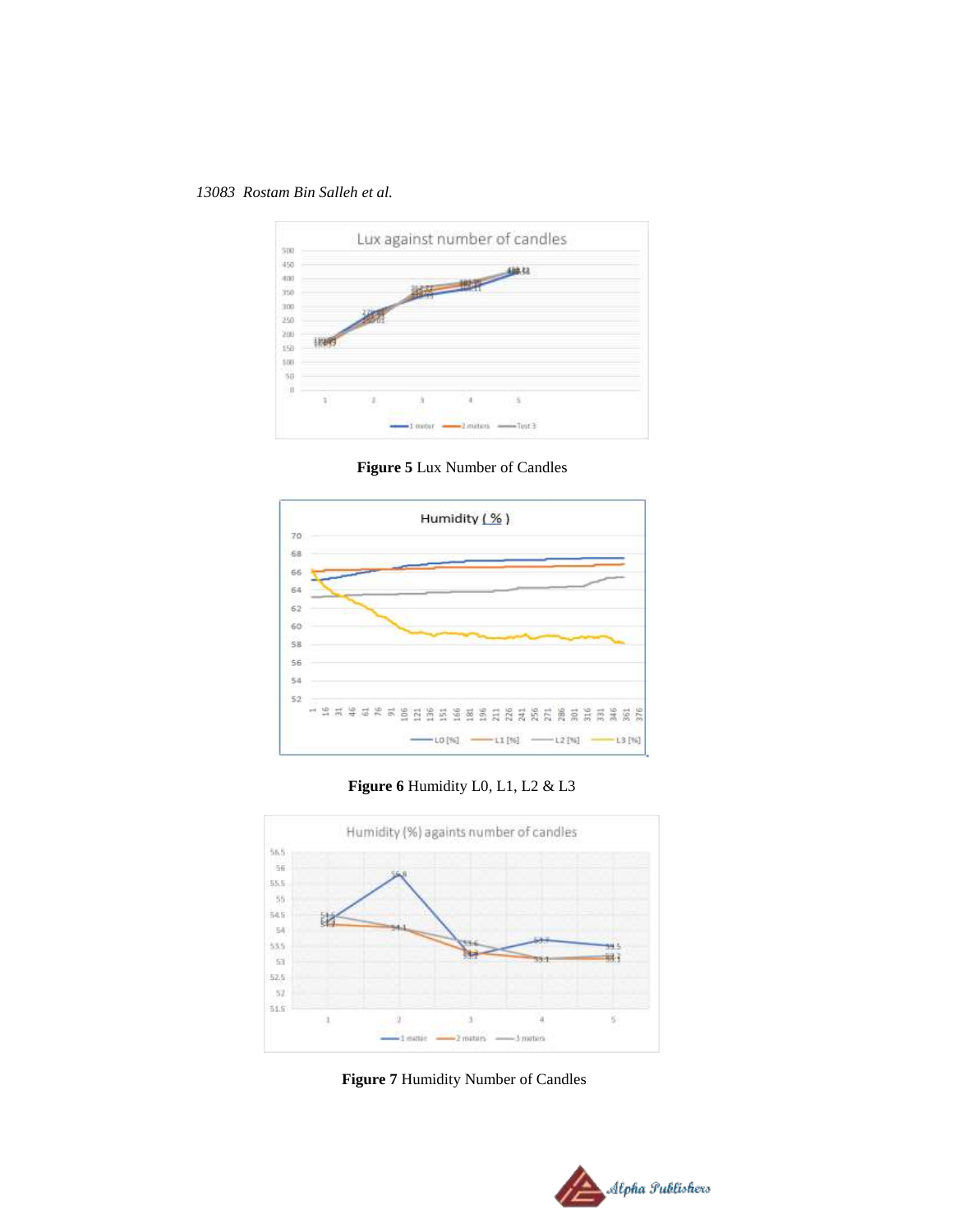Figure 7 shown the line graphs are the results of experiment done using the mica2 sensor which involved the light sensor, temperature sensor, as well as the humidity sensor. The results vary from each other which show that the lux is the most efficient in showing drastic differences of the experiment whereas the other two showed not much difference between the tests done.

Our objective was to create a communication with the sensor where it can store the data gathered from the sensor into a cloud storage. Features in Mote. View should be able to allow remote acquisition of data but due to Xserve not being available anymore, Python was used. Python was used with specific coding which requires the PostgreSQL library implemented in the library in order to be able to use the set of lines to extract the data from the host PC which is connected with the gateway.

|                     | You are connected to - ("Postgrest). E.A.9, compiled by Visual C++ build 1988, 32-EEC.)                                                            |
|---------------------|----------------------------------------------------------------------------------------------------------------------------------------------------|
|                     | Tirestam : 2013-18-25 14:00 14:444000                                                                                                              |
| such                | $=$ low                                                                                                                                            |
| noe III             | ÷.                                                                                                                                                 |
| aret                | 28                                                                                                                                                 |
| initar.             | 147                                                                                                                                                |
| hair                | ■調                                                                                                                                                 |
| hard temp           | - 780                                                                                                                                              |
| presure tem + 1979. |                                                                                                                                                    |
| pressure            | - 1781                                                                                                                                             |
| tassald             | $-690$                                                                                                                                             |
| taggal              | $-1$                                                                                                                                               |
| um) r               | $-40$                                                                                                                                              |
| accel y             | $-48$                                                                                                                                              |
|                     | <b>STATISTICS</b><br>Discovert from NAT's database                                                                                                 |
| 是址 )                | No are conected to - ("Postgrest). 11.5 (Uturta 11.5-3.ggig18.44-0) on x86_64-pc-11nun-gru, comilled by goo (Uturta 7.4.8-1aburtu1-18.04.1) 7.4.8; |
| [Cancelled]         | PostgreSQL server contection closed                                                                                                                |

**Figure 8** Output in Sublime Text 3

Figure 8 shows is the output printed on Python where it the connection made between the host PC's PostgreSQL database. The data is then extracted and displayed. Once the data is extracted, it connects with the subscribed server's PostgreSQL database and updates the table in the database. This allows the data stored in the database to replace old data with newly acquired data to avoid using so much space while updating the data. Figure 9 shows Mote.View GUI.

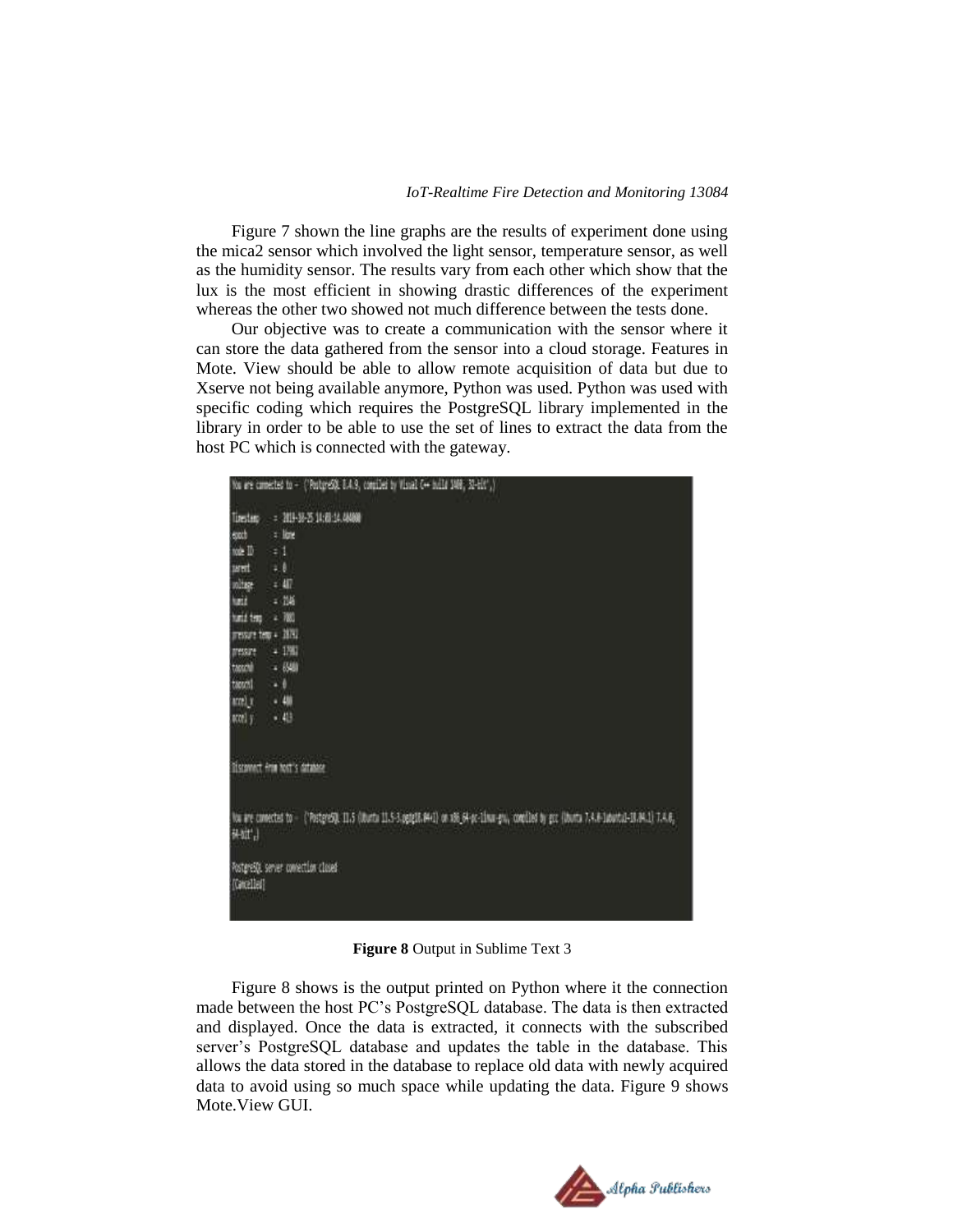

**Figure 9** Mote.View GUI

Once the data is stored into the cloud server which is also a PostgreSQL database, another application which is Appsheet was used in order to create a simple phone app which could integrate the data stored inside the server's database and implement it into the mobile phone app which will display the data in real-time.

#### **References**

- [1] S Vijayalakshmi and S Muruganand. "Internet of Things technology for fire monitoring system", International Research Journal of Engineering and Technology (IRJET), Vol: 04, no. 06, 2017.
- [2] S Tiwari and S Bandopadhaya. "IoT Based Fire Alarm and Monitoring System", 3rd International Conference on Trends in Electronics and Informatics ,2019.
- [3] S Sundar, P Vinothkumar, D Murthy and Kumar. Engineering Unit Conversion for Process Parameters", Indian journal of science and technology,Vol. 9, no.11, pp.1-4, 2016.
- [4] K Sujatha, NP Bhavani, TK Reddy and KR Kumar. "Internet of Things for Flame Monitoring Power Station Boilers", IEEE Trends in Industrial Measurement and Automation (TIMA), 2017.
- [5] K Sujatha, NP Bhavani and R Ponmagal. "Impact of NOx emissions on Climate and Monitoring using Smart Sensor Technology", International Conference on Communication and Signal Processing (ICCSP), 2017.
- [6] B Stojkoska and D Davcev. "Web Interface for Habitat Monitoring using Wireless Sensor Network", Wireless and Mobile Communications, International Conference, 2009.

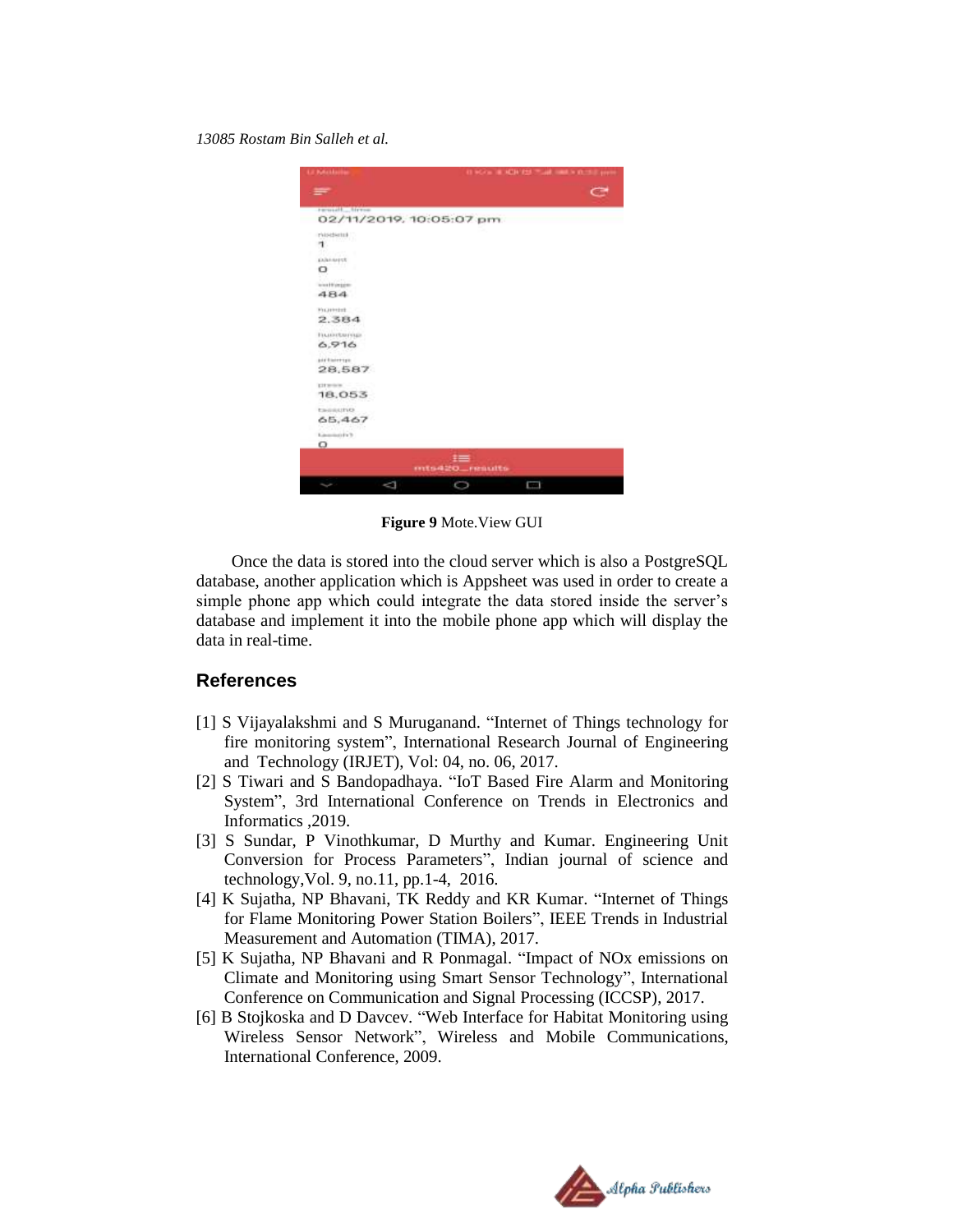- [7] BR Stojkoska. "Data Compression for Energy Efficient IoT Solutions", Telfor, 2017.
- [8] W Si, M Hashemi, L Xin, D Starobinski and A Trachtenberg. TeaCP: a Toolkit for Evaluation and Analysis of Collection Protocols in Wireless Sensor Networks", IEEE International Conference on Microwaves, Communications, Antennas and Electronic Systems (COMCAS 2013), 2013.
- [9] C Seiber, D Nowlin, B Laldowski and ME Tolentino. "Tracking Hazardous Aerial Plumes using IoT Enabled Drone Swarms", IEEE 4th World Forum on Internet of Things (WF-IoT), 2018.
- [10] F Saeed, A Paul, A Rehman, WH Hong and H Seo. "IoT-Based Intelligent Modeling of Smart Home Environment for Fire Prevention and Safety", J. Sens. Actuator Netw., Vol. 7, no.1, 2018.
- [11] NF Raun. Smart Environment using Internet of things(IOTS), IEEE 7th Annual Information Technology, Electronics and Mobile Communication Conference (IEMCON), 2016.
- [12] K Padmanabh, L Malhotra, AM Reddy V, A Kumar, S Kumar V and S Paul. "MOJO: A Middleware that Converts Sensor Nodes into Java Objects", Computer Communications and Networks (ICCCN), IEEE Xplore, 2010.
- [13] WO Oduola, N Okafor, O Omotere and L Qian. "Experimental Study of Hierarchical Software Defined Radio Controlled Wireless Sensor Network", IEEE Trends in Industrial Measurement and Automation (TIMA, 2017.
- [14] K Muhammad, S Khan, M Elhoseny, SH Ahmed and SW Baik. "Efficient Fire Detection for Uncertain Surveillance Environment", IEEE Transactions on Industrial Informatics, Vol. 15, no. 5, pp. 3113 - 3122 2019.
- [15] C.Jothi Kumar R.Karthikeyan, Improved Reputation Systemfor Wireless Sensor Networks (WSNS),International Journal Of Innovations In Scientific And Engineering Research (IJISER),Vol.1,no.3,pp.191- 195,2014.
- 16] J Lim and K Wong. "Wireless Sensor Networks: ThePotential Use of Received Signal Strength in Power Transmission Control for the MICA2", Engineering e-Transaction, University of Malaya, Vol. 1, no.2, pp.9-13, 2006.
- [17] WL Lee, A Datta and R Cardell-Oliver. "Network Management in Wireless Sensor Networks Conference: to appear in Handbook on Mobile Ad Hoc and Pervasive Communications", American Scientific Publishers, 2006.
- [18] H Larthani, A Zrelli and T Ezzedine. "On The Detection of Disasters: Optical Sensors and IoT Technologies", Conference: International Conference on Internet of Things, Embedded Systems and Communications (IINTEC), 2018.
- [19] R.Deepan S.Senthil Kumar,"A Energy-Efficient Probabilisitic Coverage Protocol in Wireless Sensor Networks",International Research Journal of Multidisciplinary Science & Technology (IRJMRS),Vol.1,no.7,pp.407- 412,2016.

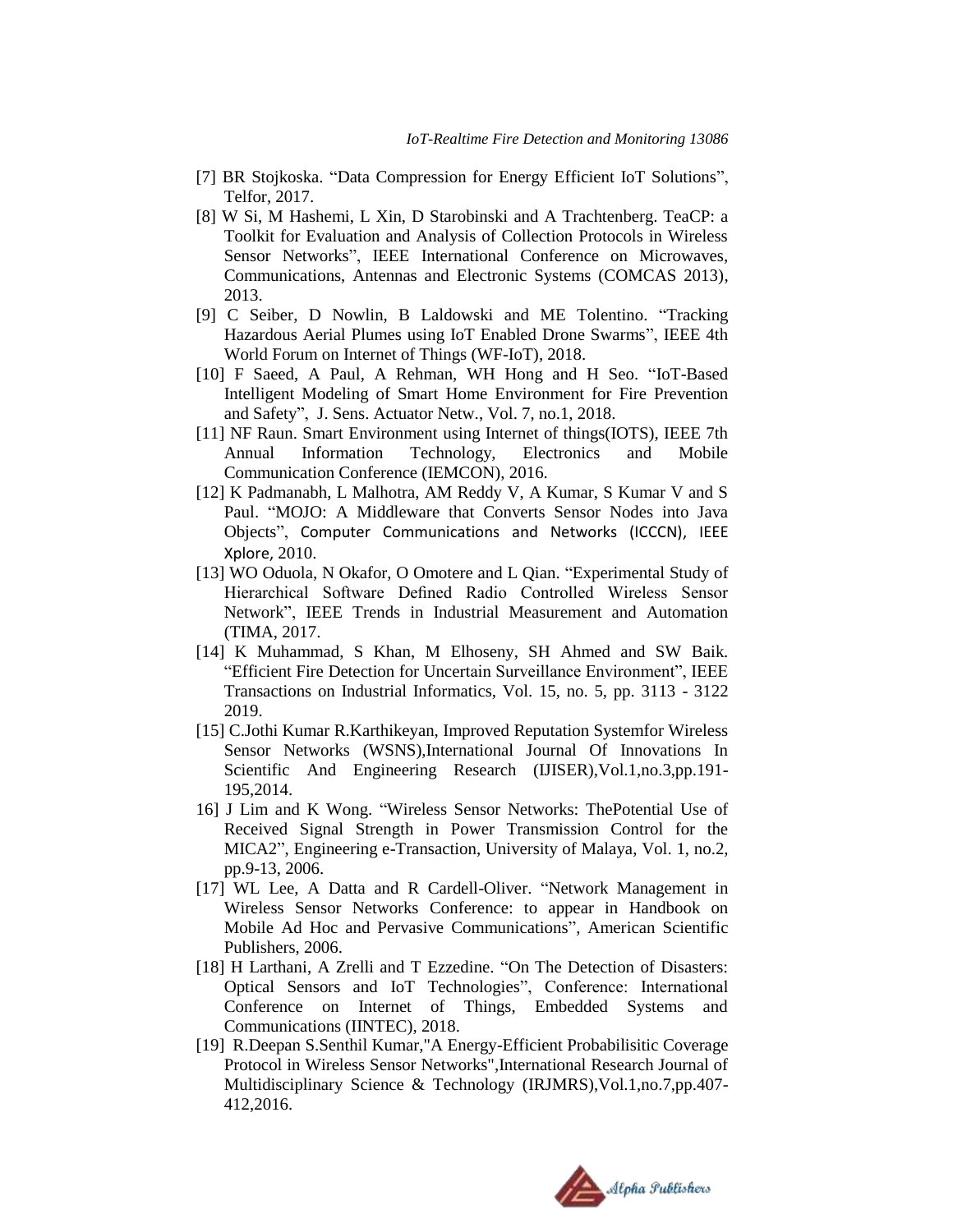- [20] RK Kodali and S Yerroju. "IoT Based Smart Emergency Response System for Fire Hazards", IEEE 3rd International Conference on Applied and Theoretical Computing and Communication Technology (iCATccT), 2017.
- [21] M Khadem, G Stamatescu and V Sgarciu. "Wireless Measurement Node for Dust Sensor Integration", Sensorcomm, The Sixth International Conference on Sensor Technologies and Applications, 2012.
- [22] Kaliski. "TinyOS Laboratory Development", Thesis, California Polytechnic State University, Sensor networks, 2005.
- [23] A Imteaj, T Rahman, MK Hossain, MS Alam and S Ahmad. "An IoT based Fire Alarming and Authentication System for Workhouse using Raspberry Pi 3", IEEE International Conference on Electrical, Computer and Communication Engineering (ECCE), 2017.
- [24] V Gokul and S Tadepalli. "Implementation of Smart Infrastructure and NonInvasive Wearable for Real Time Tracking and Early Identification of Diseases in Cattle Farming using IoT", IEEE International Conference on I-SMAC (IoT in Social, Mobile, Analytics and Cloud) (I-SMAC), 2017.
- [25] S Duangsuwan, A Takarn and P Jamjareegulgarn. "A Development on Air Pollution Detection Sensors based on NB-IoT Network for Smart Cities", IEEE 18th International Symposium on Communications and Information Technologies (ISCIT), 2018.

## **Biographies**



**Rostam Salleh** His a Lecturer at University Kuala Lumpur- Malaysia France Institute, Bandar Baru Bangi, Selangor, Malaysia. His received Bachelor Eng Degree in Elect. Electronics Eng. University Malaya, Kuala Lumpur, Malaysia (2001), Master of Science Mechatronics Robotics, Signal and Systems IUUM (2019), Phd student in Mech. Eng. Control and Robotics in UKM. Malaysia (2020). He has published papers in International Journal and Conference. A